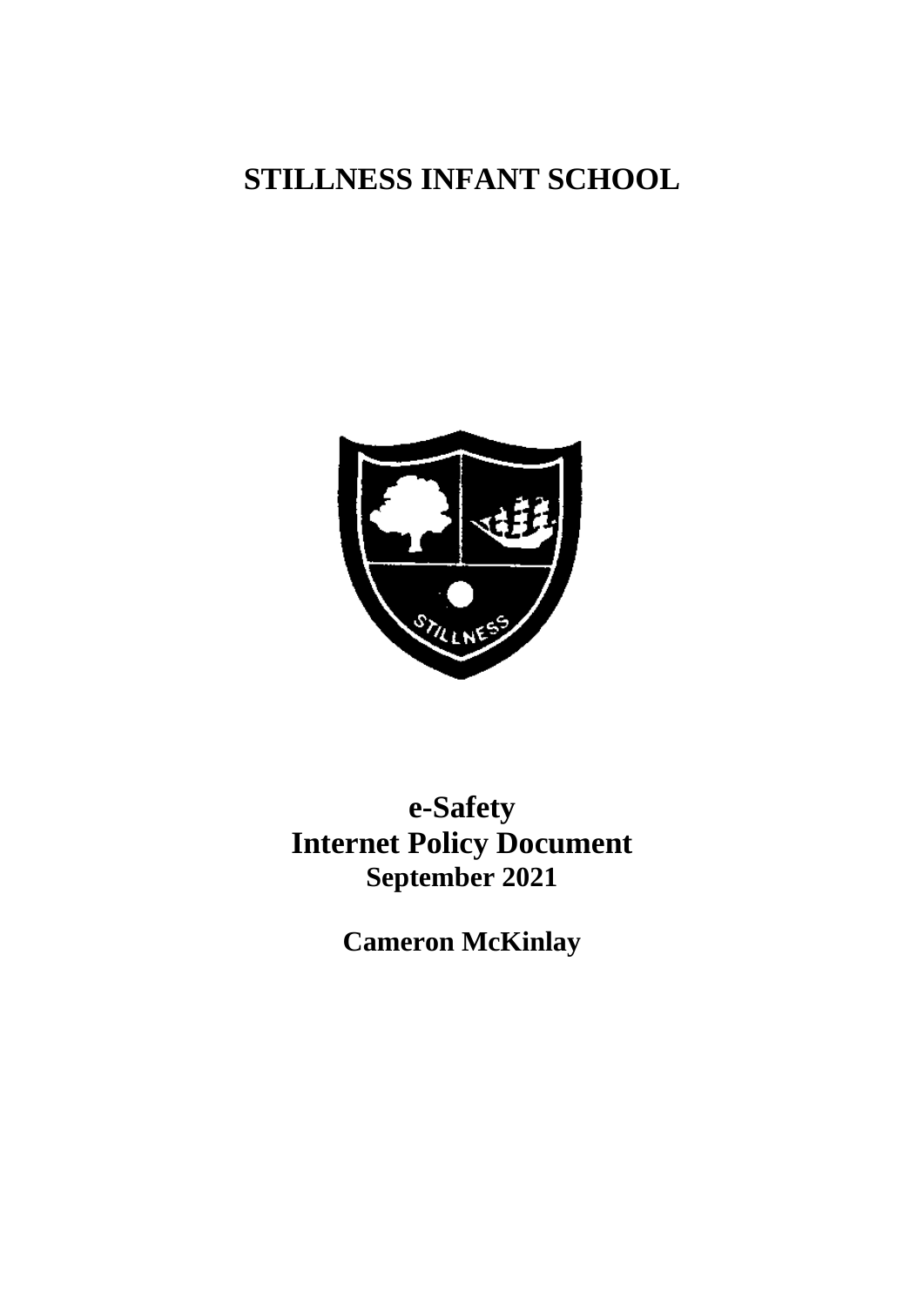## **Who will write and review the policy?**

- The school e-Safety Coordinator is Cameron McKinlay who has written our e–Safety Policy, building on the KCC e–Safety Policy and government guidance. It has been agreed by the Senior Leadership Team and approved by governors.
- The e-Safety Policy and its implementation will be reviewed annually. Parents will be requested to sign an e–Safety/internet agreement as part of the Home School Agreement.

### **Why is Internet use important?**

- Internet use is part of the statutory curriculum and a necessary tool for learning. The Internet is a part of everyday life for education, business and social interaction.
- The school has a duty to provide students with quality Internet access as part of their learning experience. Pupils use the Internet widely outside school, especially through apps and need to learn how to evaluate Internet information and to take care of their own safety and security.

## **How does Internet use benefit education?**

- Access to world-wide educational resources including museums and art galleries;
- access to experts in many fields for pupils and staff;
- professional development for staff through access to national developments, educational materials and effective curriculum practice;
- collaboration across networks of schools, support services and professional associations.

#### **How will we achieve compliance and meet obligations?**

- The schools will ensure that the copying and subsequent use of Internet derived materials by staff and pupils complies with copyright law.
- Pupils will be taught what Internet use is acceptable and what is not and given clear objectives for Internet use. Access levels will be reviewed to reflect the curriculum requirements and age of pupils.
- Staff should guide pupils to on-line activities that will support the learning outcomes planned for the pupils' age and maturity. Pupils will be educated in the effective use of the Internet and apps that use it to function in research, including the skills of knowledge location, retrieval and evaluation.

#### **How will pupils learn how to evaluate Internet content and keep themselves safe?**

- Within EYFS/Key Stage 1, access to the Internet will be by adult demonstration with occasional directly supervised access to specific, approved on-line materials.
- In Key Stage 1 some searching by using specifically approved key words (such as 'rain forest animals' or 'lion facts') will be used under the supervision of class teacher or other school adults.
- The teacher leading any initial internet based sessions will explain to the children that the internet, while being an amazing resource, does contain some information that is not necessarily true and some information or pictures that can be distressing. This will also include any material that could, however inadvertently, contribute to radicalisation of any kind, i.e.; violent political radicalisation not just extreme religious radicalisation. The children will be told that the school's internet safety programs should make sure that they don't read or see anything upsetting, but if they do read or see anything upsetting they are to move away from the screen, turn it off if possible or if on an iPad to put it down and let an adult know straight away.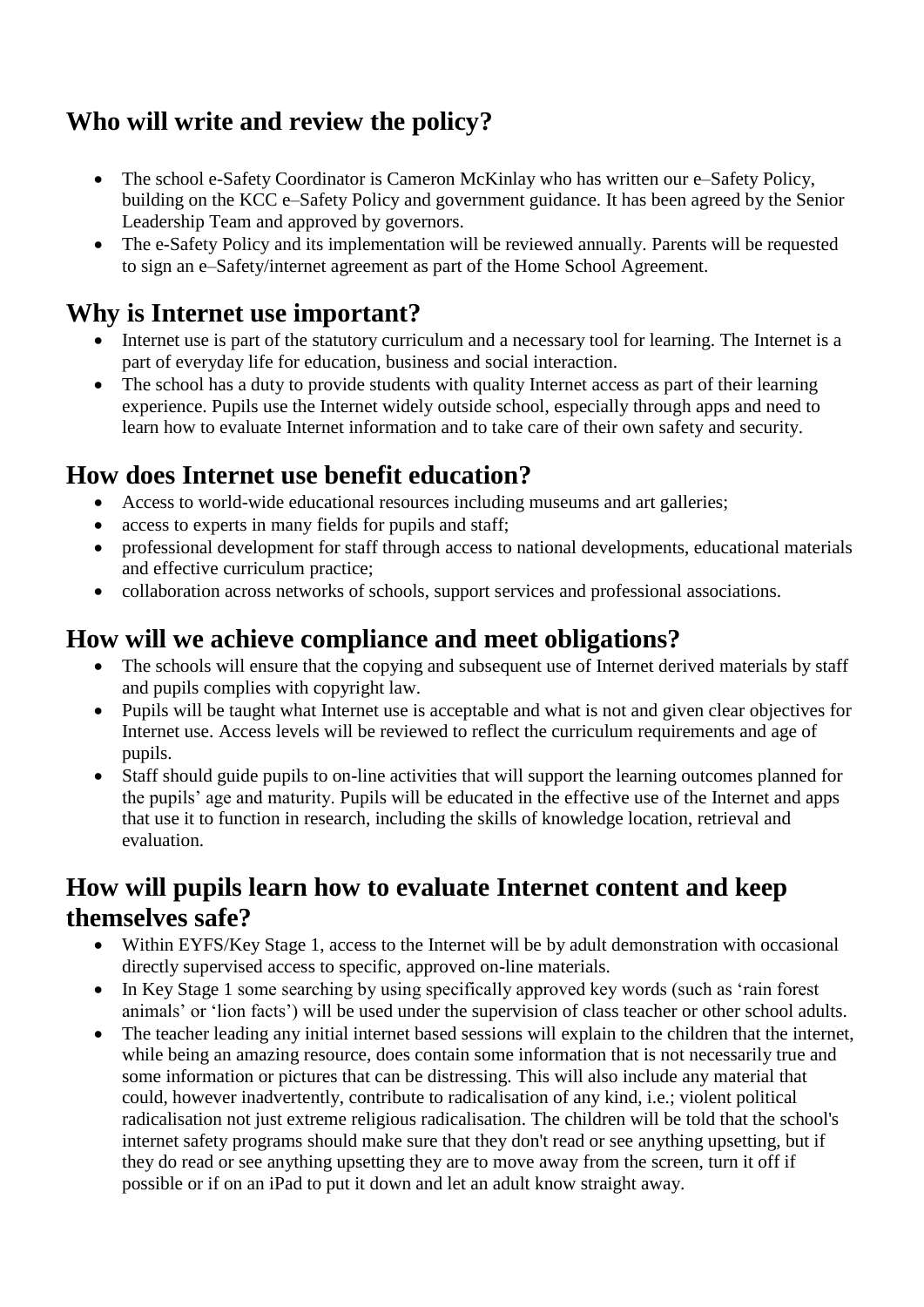- Any such incident will be investigated by the ICT coordinator who can take any necessary steps, such as making sure that site is blocked. The borough wide 'safety-net' is very through and the risk of the children being able to access anything untoward is small.
- To minimize risk, the children are taught to only go to pre-approved sites and when they are searching for facts (such as rain forest facts) on the internet in Year Two, how to make sure their searches are very specific. The children will be reminded of these key points at the start of any session that will involve the internet and will be mentioned in teachers' planning. The children are taught that when using apps, these can take the children onto the internet and not to click on any links unless they've checked with an adult first.
- The children will be shown the acceptable Internet use policy/posters. Although it is hugely unlikely that the children would contravene the policy, it is good to remind them that it is there to keep themselves and the school systems safe.

#### **How should personal data be protected?**

- Personal data will be recorded, processed, transferred and made available according to the General Data Protection Regulation 2016, for more details see our data protection policy.
- All school PCs are password protected, with individual passwords for members of staff and bulk passwords for pupils, usually on a class by class basis. Pupil data (such as their Word or PowerPoint documents) and staff data will be kept in separate area of the school's data storage.
- Any photographs taken for school business will be deleted upon uploading and if they are to be stored, stored in a password protected area of the school's data storage. Permission will be gained for photographs being used on either the school website or Instagram.
- Any sensitive files being transported between home and school (typically individual pupil reports or whole class/school data) should be transported on password protected laptops, password protected memory sticks or the files themselves to have passwords placed upon them.

#### **What will be the E-safety expectations for staff members?**

- Pictures should be uploaded regularly to password protected areas of the shared drive and deleted from the device at the same time.
- Any sensitive data (this could be whole class data or individual reports) transported between school and home should be transported on password protected laptops, password protected memory sticks or the files themselves have passwords placed upon them.
- Any emails sent from your school 'staff mail' should be considered to be as official as sending a letter on school headed paper. Please remember to be respectful at all times when using your school email.
- Social media should not be used to criticise or undermine other members of staff, children, parents or the school as a whole. Anything posted on social media should be suitable for posting on the communication board in the staffroom.

#### **How will Internet access be authorised?**

• Parents will be asked to sign and return a consent form for pupil access.

#### **How will risks be assessed?**

- The school will audit ICT use to establish if the e–Safety policy is adequate and that the implementation of the e–Safety policy is appropriate. Methods to identify, assess and minimise risks will be reviewed regularly.
- Children's understanding of e-safety will be monitored by class teachers and monitored through pupil voice via the school council.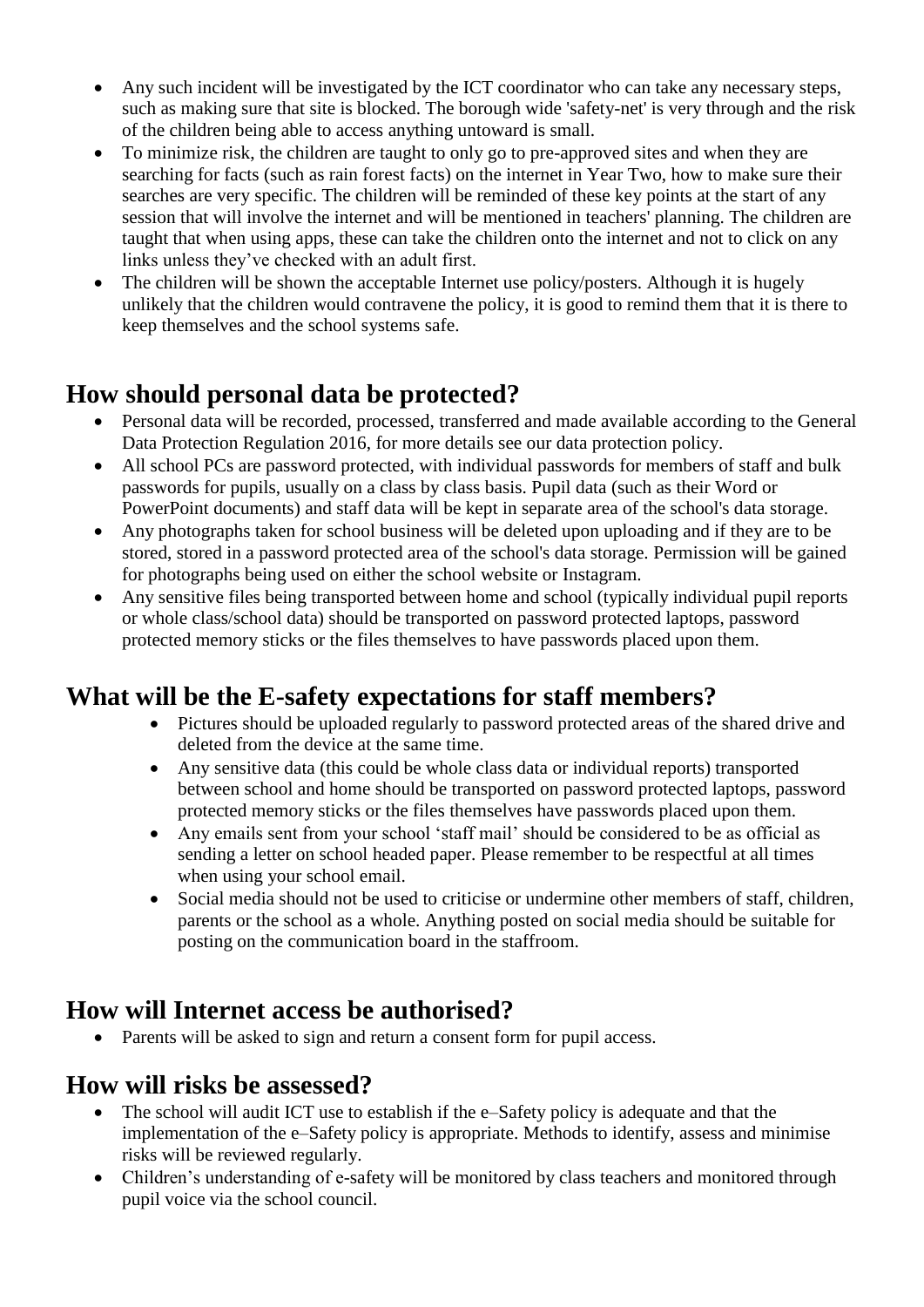#### **How will the policy be discussed with staff?**

- The e–Safety Policy will be formally provided to and discussed with all members of staff. Staff should be aware that Internet traffic can be monitored and traced to the individual user. Discretion and professional conduct is essential.
- Staff training in safe and responsible Internet use both professionally and personally will be provided as required. To protect all staff and pupils, the school will implement Acceptable Use Policies/e-safety expectations; see below.
- The e–Safety Policy will be formally provided to and discussed with all members of teaching staff at a specific staff meeting with all teachers in attendance and at follow up meetings with all support staff.

## **How will parents' support be enlisted?**

Parents' attention will be drawn to the School e–Safety Policy in newsletters and on the school website and mentioned during our annual parental meeting during Internet Safety Week.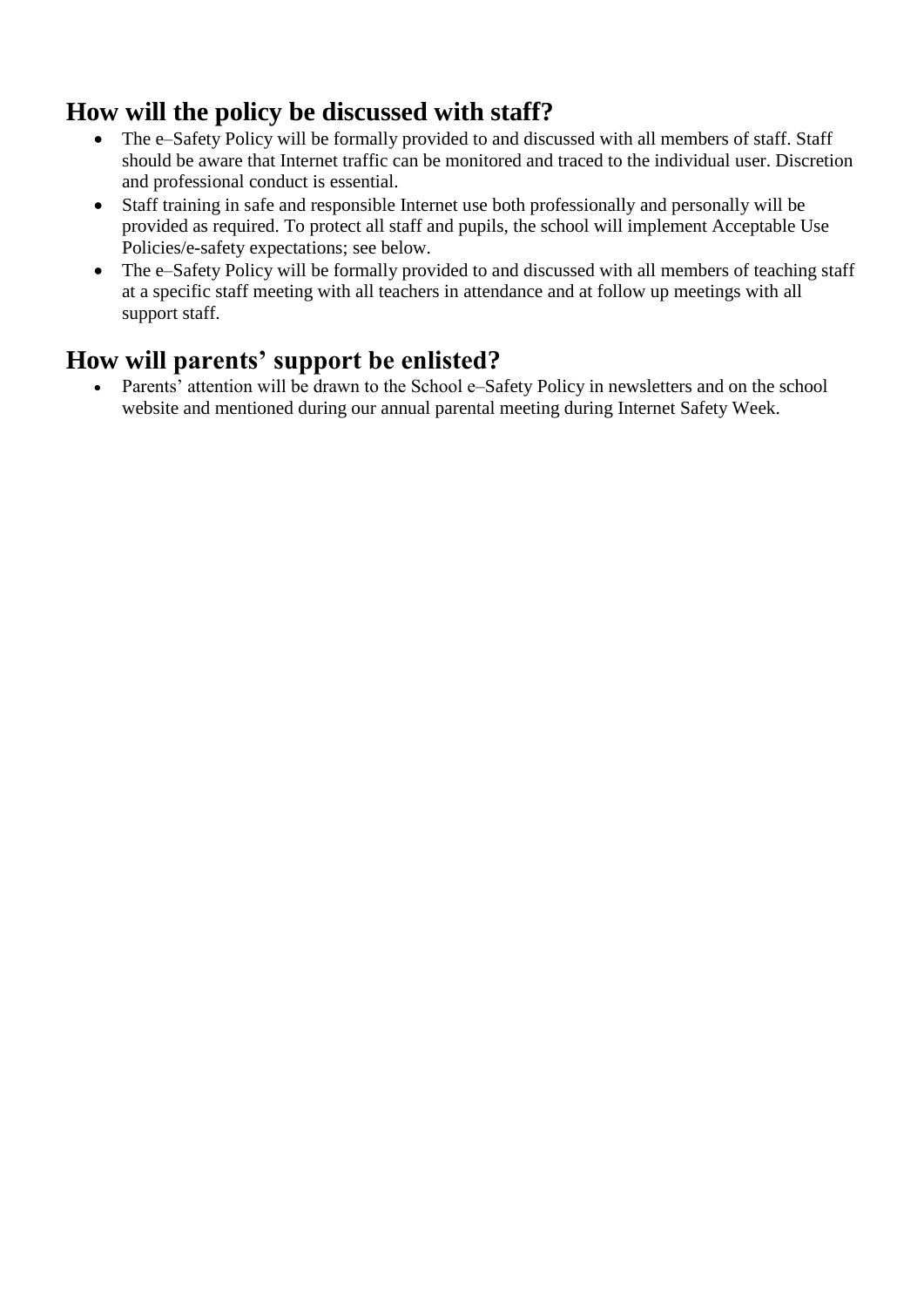

# **Stillness Infant School**



# **Responsible Internet Use**

**We use the school computers and Internet connection for learning. These rules will help us to be fair to others and keep everyone safe.**

- **I will ask permission before entering any new Web site, unless my teacher has already approved that site.**
- **I will only search the Internet with 'key words' provided, unless I have asked a school adult.**
- **I will not look at or delete other people's files.**
- **I will not bring memory sticks into school without permission.**
- **I will not use Internet chat.**
- **If I see anything I am unhappy with or I receive messages I do not like, I will tell a school adult immediately.**
- **I understand that if I deliberately break these rules, I could be stopped from using the Internet or computers.**

The school may exercise its right by electronic means to monitor the use of the school's computer systems, including the monitoring of web-sites, the interception of E-mail and the deletion of inappropriate materials in circumstances where it believes unauthorised use of the school's computer system is or may be taking place, or the system is or may be being used for criminal purposes or for storing text or imagery which is unauthorised or unlawful.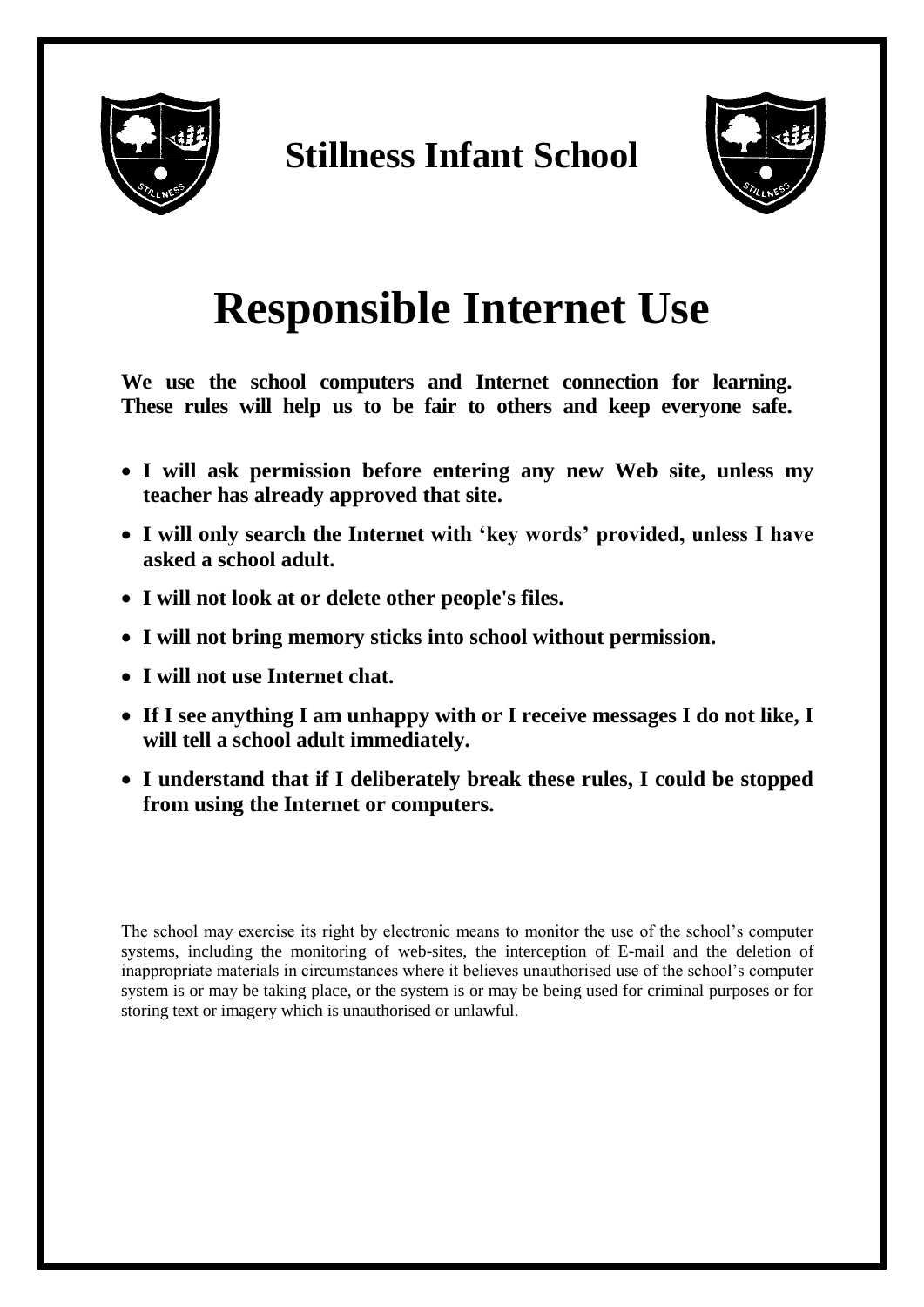# **Stillness Infant School**



Brockley Rise Forest Hill Lewisham SE23 1NH

Dear Parents

#### **Responsible Internet Use**

As part of your child's curriculum and the development of ICT skills, Stillness Infant School is providing supervised access to the Internet. We believe that the use of the World Wide Web is worthwhile and is an essential skill for children as they grow up in the modern world. Please would you read the attached Rules for Responsible Internet Use, and sign and return the consent form so that your child may use Internet at school.

Although there have been concerns about pupils having access to undesirable materials, we are taking positive steps to deal with this risk in school. Our school Internet provider operates a filtering system that restricts access to inappropriate materials. This may not be the case at home.

Whilst every endeavour is made to ensure that suitable restrictions are placed on the ability of children to access inappropriate materials, the School cannot be held responsible for the nature or content of materials accessed through the Internet. The School will not be liable for any damages arising from your child's use of the Internet facilities.

Yours sincerely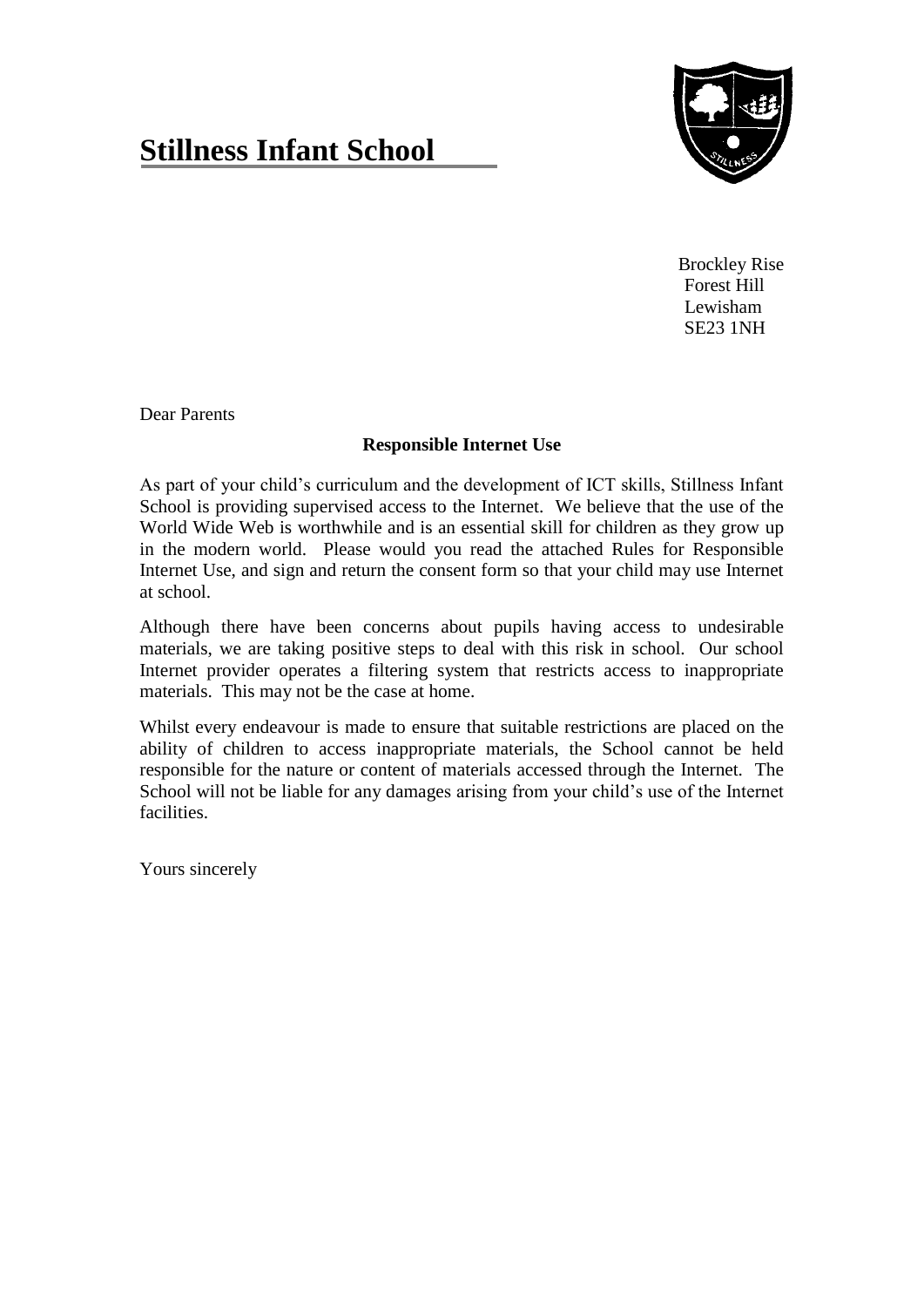#### **Consent Form**

# **Stillness Infant School Responsible Internet Use**

Please complete, sign and return to the school office

*Pupil: Class:*

#### **Parent's Consent for Internet Access**

I have read and understood the school rules for responsible Internet use and give permission for my son / daughter to access the Internet. I understand that the school will take all reasonable precautions to ensure pupils cannot access inappropriate materials. I understand that the school cannot be held responsible for the nature or content of materials accessed through the Internet. I agree that the school is not liable for any damages arising from use of the Internet facilities.

*Signed: Date:* 

*Please print name:*